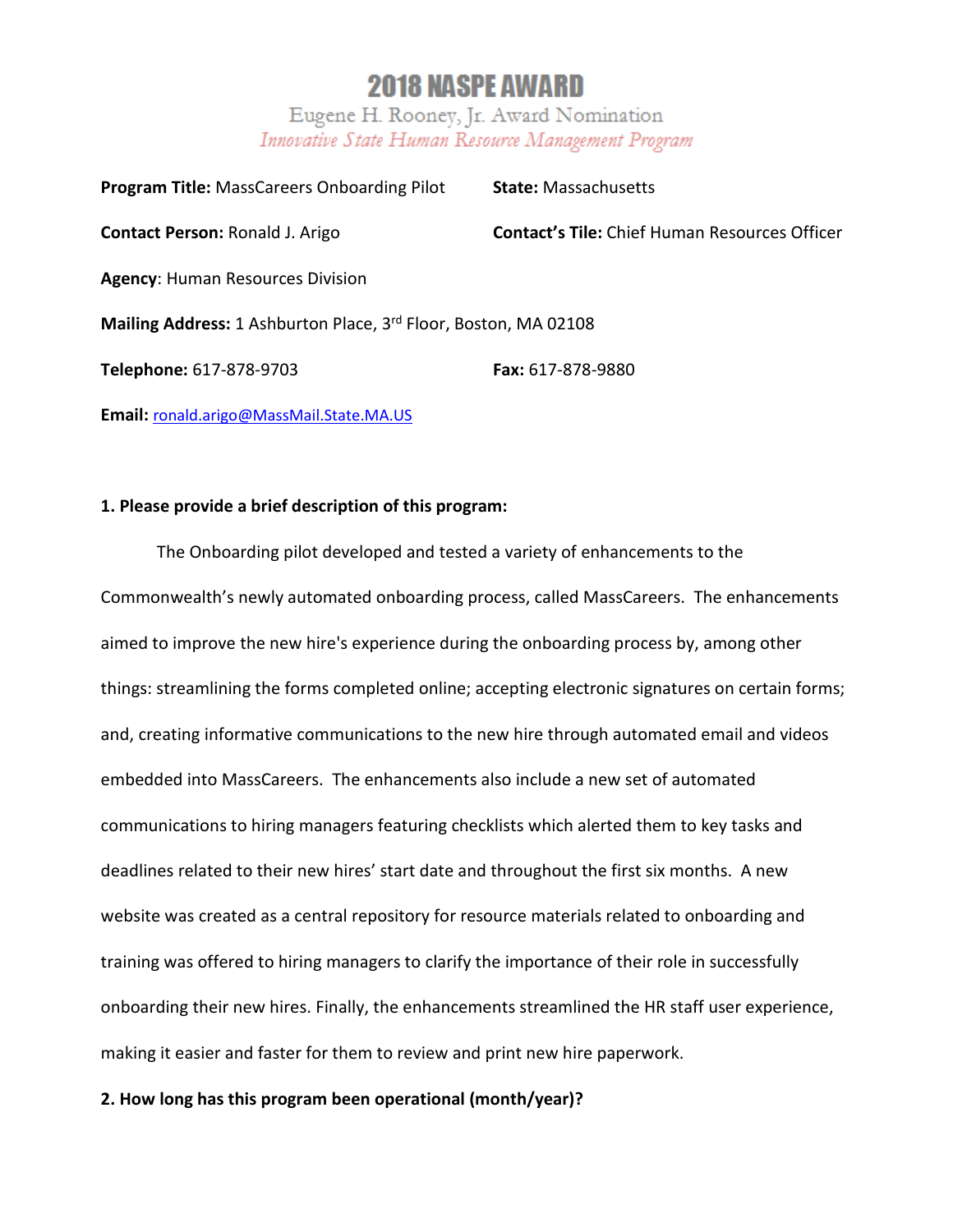The onboarding pilot ran at the Department of Public Health March 14, 2017 through August 8, 2017. On August 8, 2017, the enhancements were rolled out to all agencies across the Commonwealth.

#### **3. Why was this program created? (What problem(s) or issues does it address?)**

Since onboarding is a critical driver of early retention, establishing a robust program is important as an estimated 33% of new hires look for new jobs in the first 6 months (Technology Can Save Onboarding from Itself, Harvard Business Review, 3/25/15). The pilot sought to address a variety of issues including an inconsistent onboarding experience across various agencies, hiring managers not fully understanding their role and the impact their actions have on the new hires' willingness to commit to their new jobs, and HR staff having difficulty locating and printing new hire paperwork. There were also issues specific to the Employee Benefits Orientation (new hire orientation) such as many new hires did not fill out paperwork online so the Orientation took much longer and required the printing of many more hard copy documents; new hires being overwhelmed by the amount of information given to them all at once at Orientation; and managing the new hires' expectation around what would be covered in the Orientation.

Ultimately, the Commonwealth wants to provide a consistent and positive onboarding experience for all its new hires which enables them to become productive and engaged in their new role.

#### **4. Why is the program a new and creative method?**

The scope of the issues and the solutions implemented by the pilot were significant. The various roles in onboarding -- new hires, hiring managers and HR staff -- each had their own set of concerns which were identified through surveys, focus groups and discussions and then addressed by the solutions implemented by the pilot.

From a technology standpoint, many innovative elements were included: automated emails, informative video clips, electronic signatures, ensuring that only relevant forms were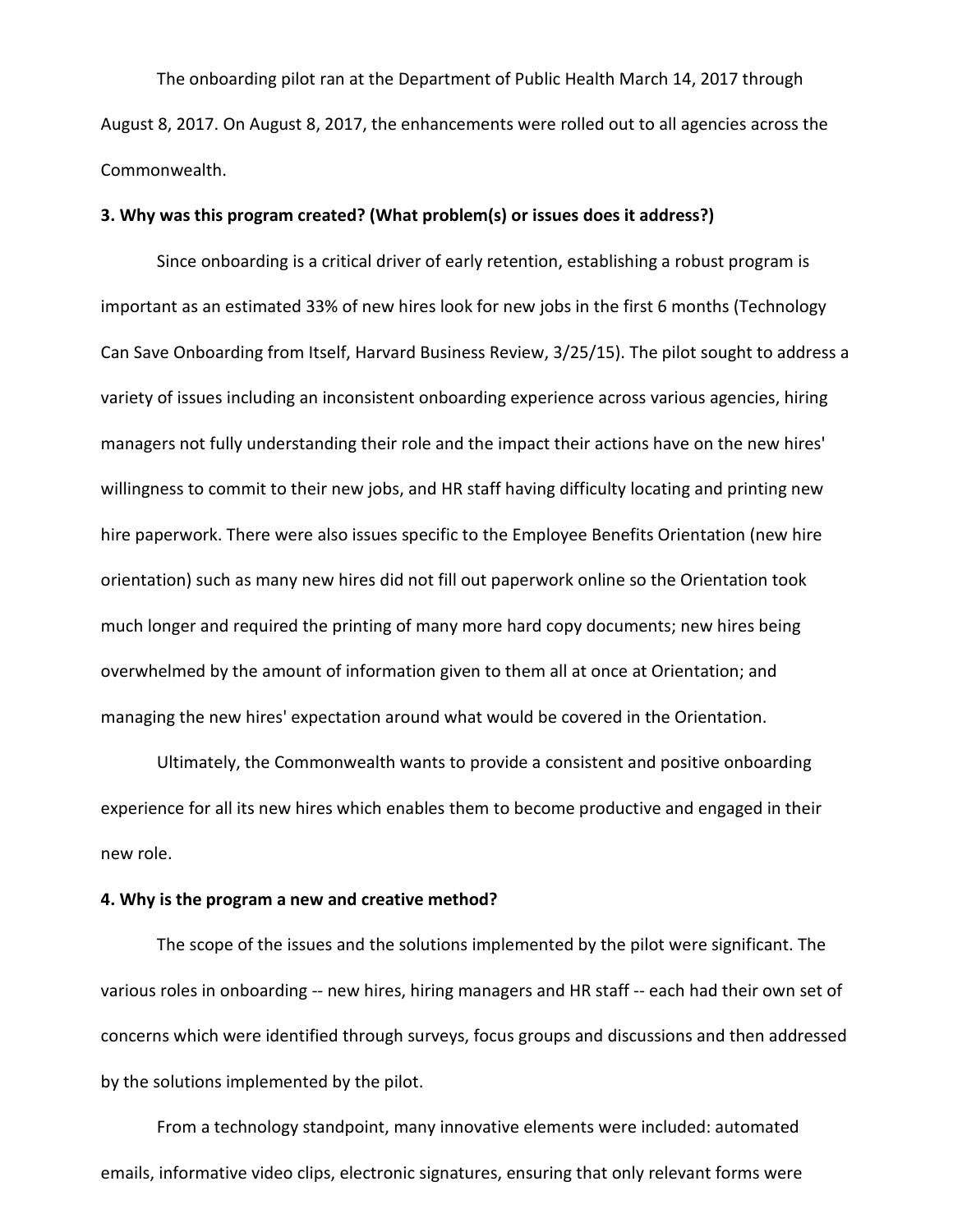viewed by each new hire and the creation of a new website with resources for new hires and hiring managers.

In addition, the training needs of hiring managers were addressed through classroombased training to clarify their role, identify the resources available to them and outline the benefits of successfully onboarding a new hire.

Throughout the process of the pilot and the subsequent rollout to all Executive Branch agencies, communication played an integral role in keeping stakeholders informed, managing the expectations and highlighting the benefits of the various components.

**5. What were the program's start-up costs? (Provide detailed information about specific purchases for this program, staffing needs and other expenditures, as well as existing materials, technology and staff already in place.)**

Building on the existing MassCareers system, the pilot utilized a partnership of internal resources of HR staff from the Human Resources Division (HRD), the Executive Office of Health and Human Services (EOHHS) and the Department of Public Health (DPH) as well as the Director of Training at DPH. The technical resources were provided by HRD and EOHHS.

## **6. What are the program's operational costs?**

Aside from the annual cost of MassCareers (\$277,200), the online applicant tracking system, and the salaries of the internal resources (HR staff, Trainers and hiring managers) there are no operational costs.

#### **7. How is the program funded?**

The cost of MassCareers is funded through a chargeback to the agencies.

**8. Did the program originate in your state?** Yes.

**9. Are you aware of similar programs in other states?** No.

**10. How do you measure the success of this program?**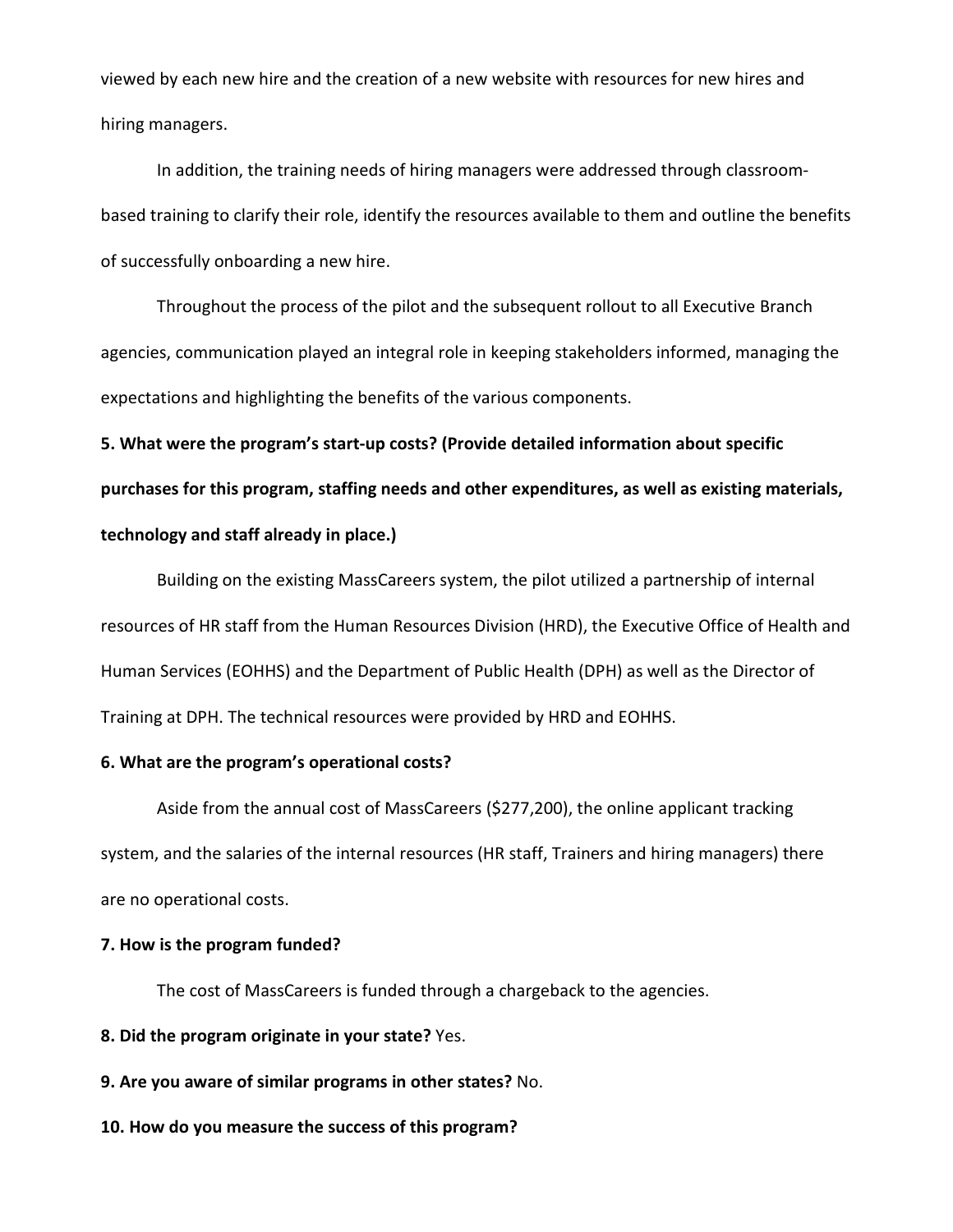We conducted focus groups with new hires and hiring managers both before and after the pilot. Perhaps the most significant metric was when new hires were asked prior to the pilot to rate their readiness to start their first day of work on a scale of 1 to 10, they rated themselves a 5. After the pilot, we asked the same question to recent new hires who rated themselves an 8.8.

Surveys were sent to new hires and hiring managers after the pilot and the result were encouraging:

### *Survey Results from New Hires*

88% found MassCareers easy to navigate

83% had the tools/resources to fill out forms online and/or in the new hire orientation

83% have regularly scheduled meetings with their supervisor

100% felt welcome and supported in new role

#### *Survey Results from Hiring Managers*

100% understood their role in onboarding

100% found the emails helpful

94% found the checklists helpful

94% felt the onboarding helped the new hire assimilate and become productive more quickly

#### **11. How has the program grown and/or changed since its inception?**

The pilot program was run at the Department of Public Health and, upon the successful completion, was expanded to all agencies across the Commonwealth in August 2017. Since that rollout, a standardized PowerPoint presentation has been implemented for all Employee Benefits Orientations across the Commonwealth enabling a more consistent onboarding experience for all new hires. Currently, HR is working on establishing Agency Orientations which provide information specific to the new hire's Agency such as leadership team, mission and vision, scope of service, etc. Finally, the classroom training for hiring managers will be offered as an eLearning allowing for justin-time training.